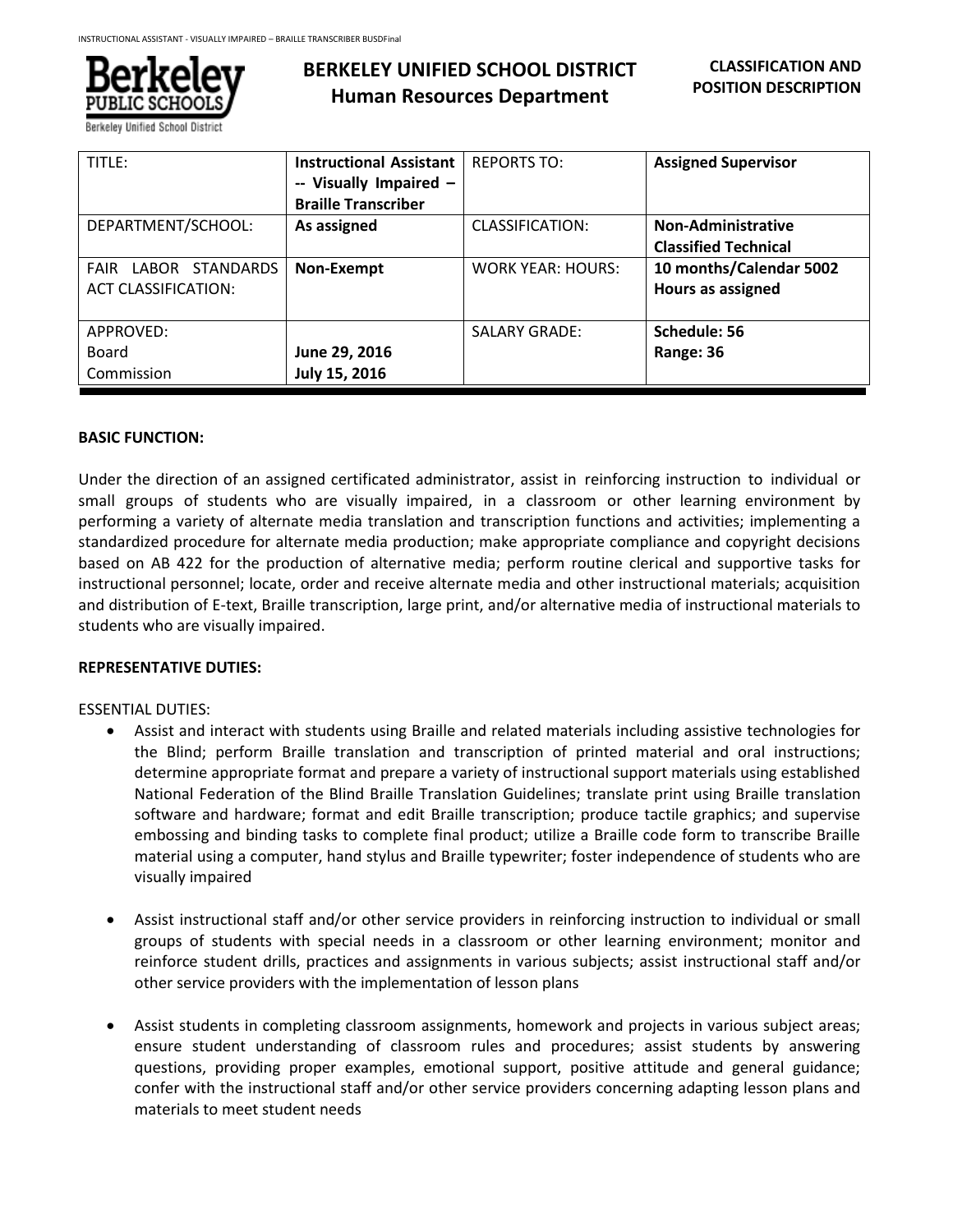- Perform routine clerical duties in support of educational activities such as preparing, keyboarding, duplicating, enlarging and ordering materials designed for students who are visually impaired; assist in filing, organizing and maintaining inventory of materials related to visually impaired instructional activities; maintain routine records and student files as assigned; distribute and collect student assignments, documents and various forms as assigned
- Prepare copies of tests, study materials, textbooks, charts and others for students who are visually impaired; operate specialized equipment to enlarge, copy and tape instructional materials, computer enhance instructional materials to alternate media; provide print interlining of student Braille material
- Reinforce concepts and ensure student understanding of assignments and homework instructions; reinforce vocabulary and concepts as necessary; assist students with meeting individual education goals and objectives; report progress regarding student performance and behavior
- Observe and redirect behavior of students according to approved procedures; monitor and interact with students during outdoor, physical education and other recreational activities as directed
- Assist with maintaining student records and files related to progress, behavior and assigned activities; prepare mandated reports and documentation as required; collect data and monitor student progress
- Assist students with performing and developing independent living and self-help skills such as shopping, counting money, cleaning and related activities as assigned; assist students with the development of social, vocational and job searching skills as assigned
- Read books to students and observe their reading abilities as assigned; assist students with letter and word pronunciation and recognition; assist students with assignments such as reading, writing and mathematics
- Escort students during the regular duty day to and from designated locations; accompany students on field trips, recreational functions, social events and during outdoor activities
- Assist in maintaining the health and safety of students by following the health and safety practices and procedures
- Assist in maintaining a learning environment in a safe, orderly and clean manner; provide classroom support by setting up work areas and displays and distributing and collecting paper, supplies and materials
- Receive and distribute a variety of books and instructional materials from local or national sources utilized for students who are visually impaired ; ensure materials are received and returned as necessary; maintain appropriate inventory of books, supplies and materials applicable to the program; locate, order and received Braille and other instructional materials for students who are visually impaired
- Work with Teachers of the Visually Impaired, librarians, and online publishers to obtain E- text or alternative media for students' use; catalog E-text, maintain database of holdings, maintain and upload E-text into server for future use by eligible students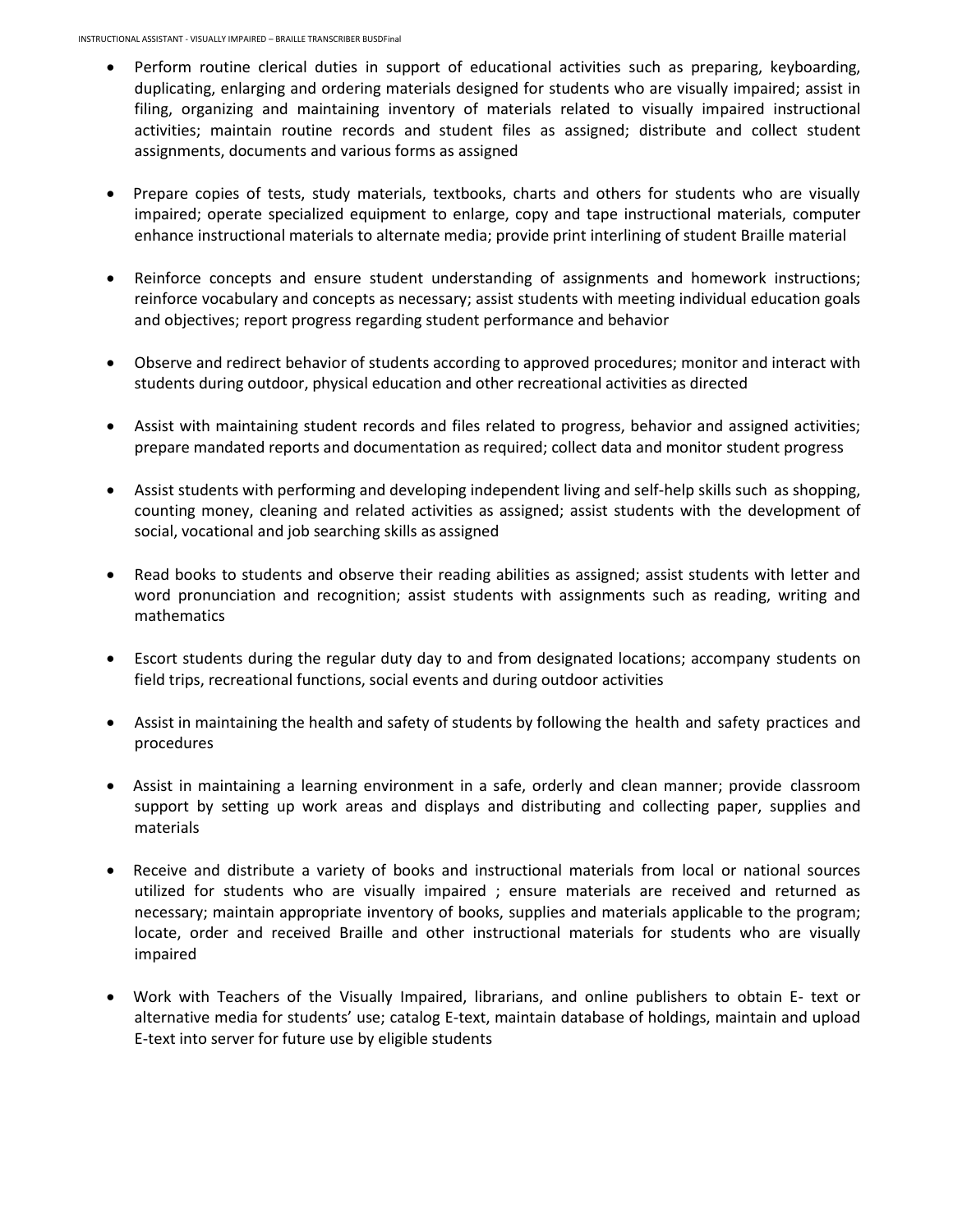- Maintain confidentiality of student information in accordance with state and federalmandates
- Operate a variety of office and classroom equipment including a copier, bookbinder, Braille embosser, computer and software as appropriate; ensure visually impaired tools are accessible to students, including CCTV, slant boards, monocular, abacas and other materials
- Respond to student medical emergencies according to District protocol and prepare related paperwork as appropriate

OTHER DUTIES:

Perform related duties as assigned

### **KNOWLEDGE AND ABILITIES:**

#### KNOWLEDGE OF:

Braille transcription techniques Proper operation and use of Braille and large print transcription equipment and machines Concerns and challenges of students who are visually impaired Guidance principles and practices related to students who are visually impaired Basic subjects taught in local schools, including arithmetic, grammar, spelling, language and reading Basic instructional methods and techniques Correct English usage, grammar, spelling, punctuation and vocabulary Problems and concerns of students with special needs Classroom procedures and appropriate student conduct Safe practices in classroom and playground activities Operation of standard office and classroom equipment including a computer Oral and written communication skills Interpersonal skills using tact, patience and professionalism Basic record-keeping and report preparation techniques ABILITY TO: Perform a variety of Braille translation and transcription functions and activities Assist with instruction and related activities in a classroom or assigned learning environment Reinforce instruction to individual or small groups of students with special needs as directed by the teachers

and/or other service providers

Assist in the preparation of instructional materials and implementation of lesson plans

Perform routine clerical duties including keyboarding, filing and duplicating materials

Understand and relate to students with special needs and respect individual differences

Establish and maintain cooperative and effective working relationships with others

Communicate effectively both orally and in writing

Demonstrate an understanding, patient and receptive attitude toward visually impaired students

Read books to students and assist with reading and writing activities

Collect data, monitor, observe and report student behavior and progress

Understand and follow oral and written instructions

Operate standard office and classroom equipment including a computer

Observe health and safety regulations

Prepare routine reports